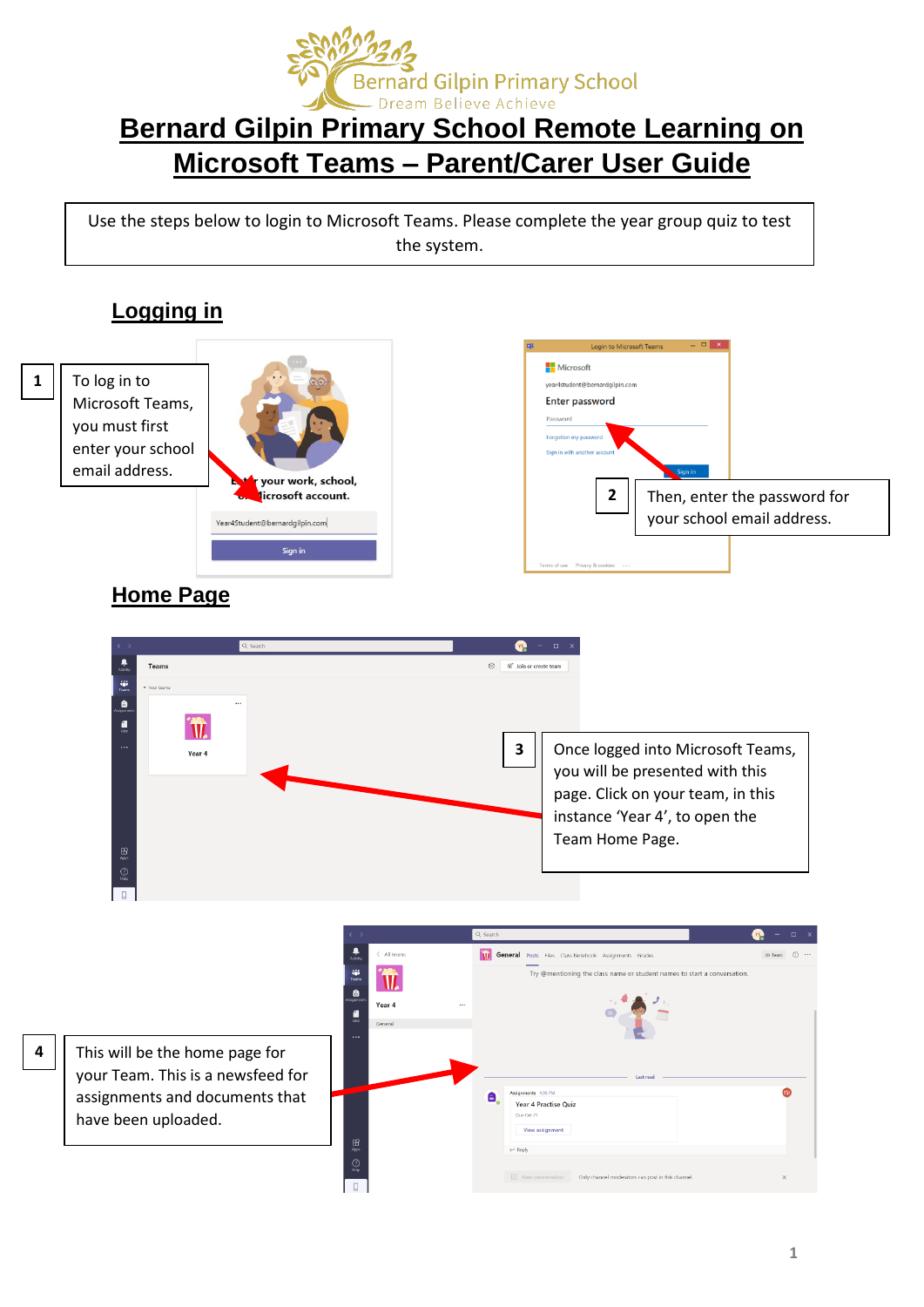

## **Accessing Online Work**



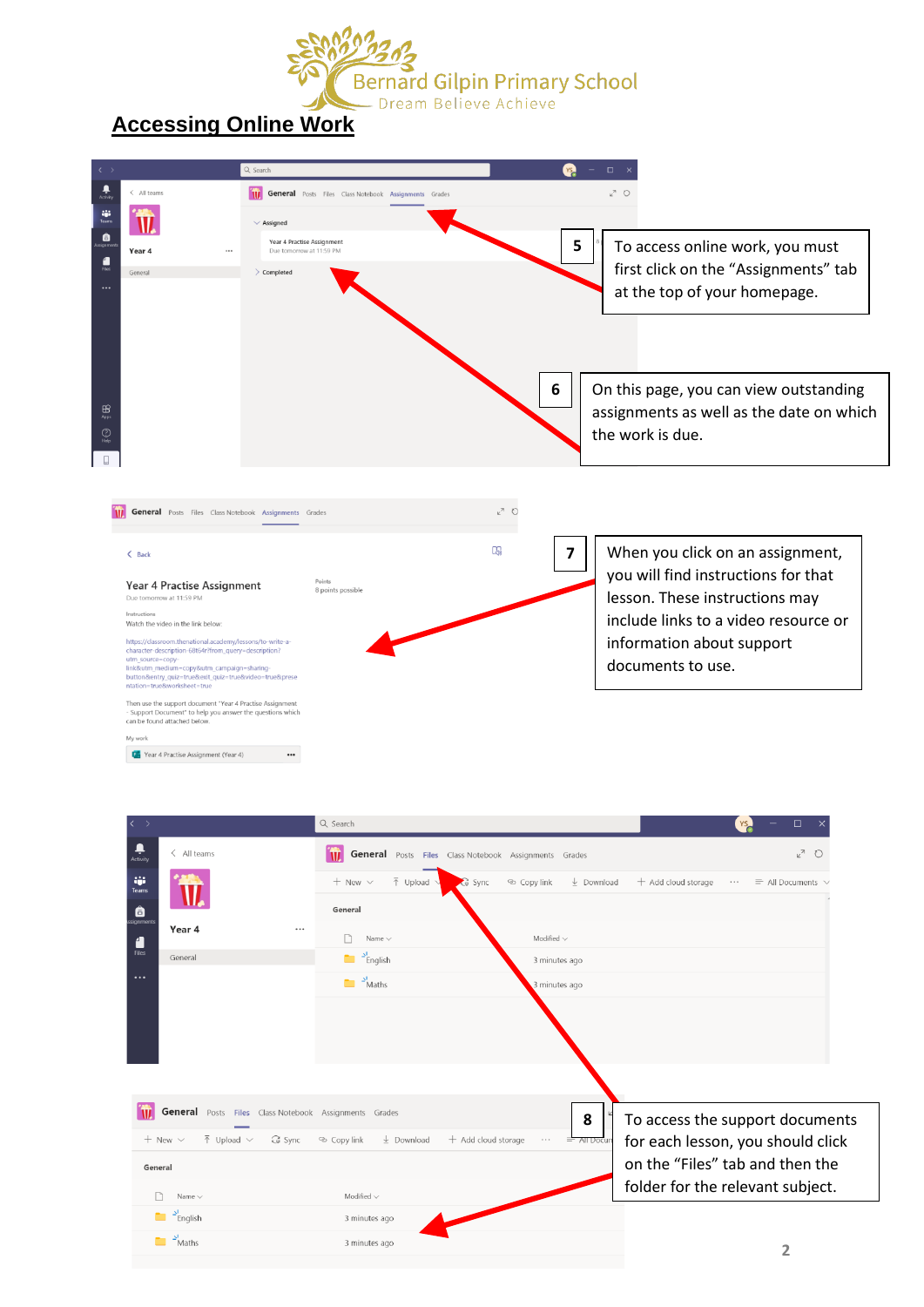